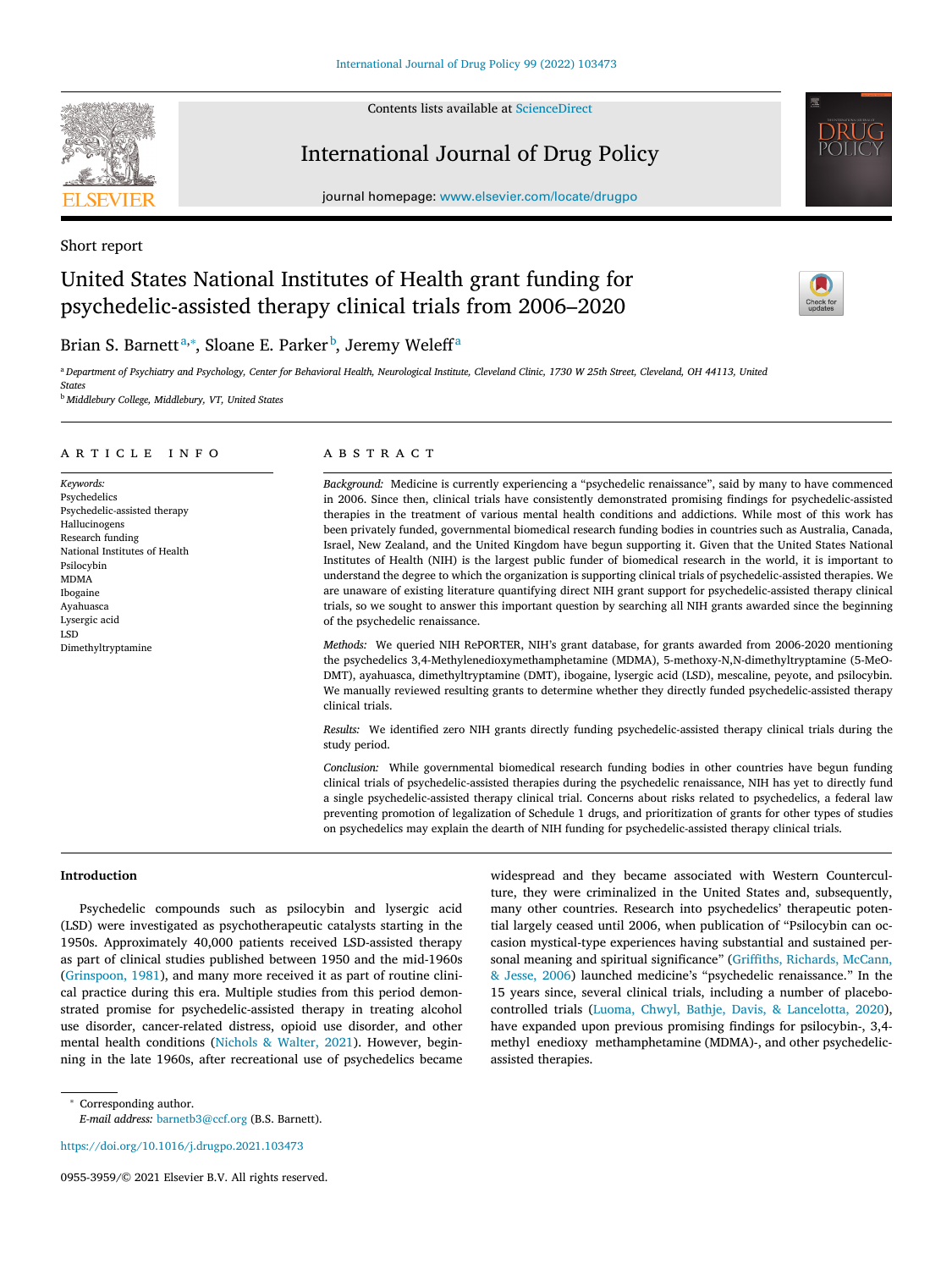While most contemporary clinical trials of psychedelic-assisted therapies have been privately funded through philanthropy and, to a smaller degree, industry, governmental biomedical research funding bodies have increasingly begun to support them. For example, from 2012-2016 the United Kingdom's Medical Research Council provided £508,395 for a study of psilocybin-assisted psychotherapy for treatment of depression (United Kingdom Research and [Innovation,](#page-3-0) 2021). In 2019, Israel became the first government to support therapeutic MDMA research when its ministry of health provided approximately \$500,000 (USD) in medical and hospital services for research into MDMA-assisted psychotherapy research for posttraumatic stress disorder (PTSD) [\(Ginsberg,](#page-3-0) 2020). Later that year the Canadian Institutes of Health Research granted \$17,500 (CAD) for a study of MDMA-assisted psychotherapy for racebased PTSD [\(Canadian](#page-3-0) Institutes of Health Research, 2019), and in 2021 it provided \$105,000 (CAD) for MDMA-assisted couples therapy for PTSD (Canadian Institutes of Health [Research,](#page-3-0) 2020). In 2021, Australia's National Health and Medical Research Council announced \$15,000,000 (AUD) for clinical trials of psychedelic-assisted therapies for treatment resistant mental illness (Australian [Government,](#page-3-0) 2021), and New Zealand's Health Research Council provided \$249,333.50 (NZD) for a study of LSD microdose-assisted psychotherapy for patients with [advanced](#page-3-0) stage cancer (Health Research Council of New Zealand, 2021).

Psychiatrists in the United States appear divided on psychedelic treatments, with 43% moderately or strongly believing that psychedelics hold therapeutic potential in a 2018 national survey (Barnett, Siu, & Pope, 2018). Despite this lack of consensus, [respondents](#page-3-0) were strongly supportive of research in this area, with 81% moderately or strongly believing that therapeutic applications of psychedelics deserve further research. In the United States, the National Institutes of Health (NIH) is the primary federal government agency that funds biomedical research. NIH is also the world's largest public funder of biomedical research (United States National [Institutes](#page-3-0) of Health, 2018). Therefore, the organization has the potential to heavily influence the direction of psychedelic-assisted therapy research, so it is important to understand NIH's financial support for work in this area. NIH previously funded [psychedelic-assisted](#page-3-0) therapy clinical trials in the 1960s (Pahnke, Kurland, Unger, Savage, & Grof, 1970). However, while we are unaware of any specific NIH policy prohibiting funding for psychedelic-assisted therapy clinical trials, we have observed that many in the psychedelic research community believe that NIH is currently unwilling to fund trials in this area. We were unable to locate published works investigating NIH funding for contemporary psychedelic-assisted therapy clinical trials, so we analyzed NIH grants awarded from 2006-2020 to quantify funding awarded for such trials to determine whether this belief may be based in reality.

#### **Methods**

In January 2021, we performed separate searches for several psychedelic compounds and their abbreviations via NIH RePORTER, NIH's funded research project database. We used the terms "5 methoxy-N,N-dimethyltryptamine", "5-MeO-DMT", "ayahuasca", "dimethyltryptamine", "DMT", "ibogaine", "lysergic acid", "LSD", "3,4-Methylenedioxymethamphetamine", "MDMA", "mescaline", "peyote", and "psilocybin". We restricted results to completed years of the "psychedelic renaissance" (2006-2020), and two authors manually reviewed resulting grants to determine whether they explicitly aimed to fund psychedelic-assisted therapy clinical trials for any indication. Grants unrelated to psychedelic-assisted therapy clinical trials or funding them only indirectly were excluded.

#### **Results**

Of 1,216 initially resulting grants, 1,212 were excluded due to not involving psychedelic-assisted therapy clinical trials. The remaining four grants (5M01RR000425-37, 5M01RR000425-38, 5M01RR000425-39, and 5M01RR000425-40) were excluded because they were clinical research center awards for a facility where a clinical trial of psilocybinassisted therapy occurred and did not directly fund a psychedelicassisted therapy clinical trial. Therefore, we identified no grants directly funding psychedelic-assisted therapy clinical trials from 2006- 2020. Further details of our NIH RePORTER search are presented in [Fig.](#page-2-0) 1.

#### **Discussion**

NIH's lack of direct grant funding for any psychedelic-assisted therapy clinical trials during the psychedelic renaissance is surprising given the strong societal need for novel psychiatric treatments and the promise already demonstrated by psychedelic-assisted therapy clinical trials. Why NIH has not yet supported a contemporary psychedelic-assisted therapy clinical trial is unclear. In 2019 NIH Director Francis Collins and United States Food and Drug Administration Director Norman Sharpless wrote that research on "psychedelic drugs holds promise for uncovering mechanisms of [mental] illness and possible [interventions](#page-3-0) (Sharpless & Collins, 2019: 1)." Despite these optimistic views, Drs. Collins and Sharpless reported that NIH funding for psychedelic research of any kind remained largely unchanged from 2013, despite numerous promising clinical trials of psychedelic-assisted therapies being completed since then.

Our review of grants revealed that NIH has funded many basic science studies on psychedelics. Past psychedelic basic science studies, including a study revealing the structure of LSD interacting with the human serotonin receptor, studies assessing the neural underpinnings of MDMA's pro-social effects, and a study demonstrating neurotoxic effects of the psychedelic ibogaine on the cerebellum in rats, were also specifically mentioned by Drs. Sharpless and Collins in their writing (Sharpless & Collins, 2019). Given the large number of such studies [encountered](#page-3-0) in our review, it is possible that NIH may be prioritizing funding for this type of psychedelic research, putting investigators seeking grants to study psychedelics' medicinal potential at a competitive disadvantage. Support for this hypothesis also comes directly from George Koob, Ph.D., director of the National Institute on Alcohol Abuse and Alcoholism (NIAAA), an institute within NIH. Dr. Koob has repeatedly stated that NIAAA will not fund psychedelic-assisted therapy clinical trials due to concerns about psychological risks of psychedelics, though contemporary trials have had a strong safety profile (Dos Santos, Bouso, Alcázar-[Córcoles,](#page-3-0) & Hallak, 2018). In 2017, Dr. Koob said stated, "I taught undergraduates for 30 years, and I had numerous cases where people came up and told me about their brother or sister or cousin who had taken a psychedelic and it ended up triggering a long-term schizophrenialike illness. As a scientist I don't have any objection to studying [psychedelics'] mechanism of action. But I'm not going to be funding any grants for people to treat alcoholism with psilocybin, or LSD, or any other psychedelic. In my view, the danger outweighs the benefits [\(Bleyer,](#page-3-0) 2017)."

United States federal law might also be obstructing NIH's ability to fund psychedelic-assisted therapy clinical trials. In 2021, United States Representative Alexandria Ocasio-Cortez introduced a bill in the United States House of Representatives aimed at stimulating more therapeutic psychedelic research by repealing a 1996 federal law prohibiting use of funds from the United States Department of Health and Human Services (HHS), which oversees NIH, for "any activity that promotes the legalization of any drug or other substance in Schedule I [a United States Drug Enforcement Agency classification that includes many psychedelic compounds] [\(Jaeger,](#page-3-0) 2021a)." By conducting clinical trials of psychedelicassisted therapies, researchers could potentially be seen as performing activities promoting medical legalization of psychedelics, a possibility that may be leading NIH to withhold grant support. Representative Ocasio-Cortez's proposed legislation, previously defeated in a 2019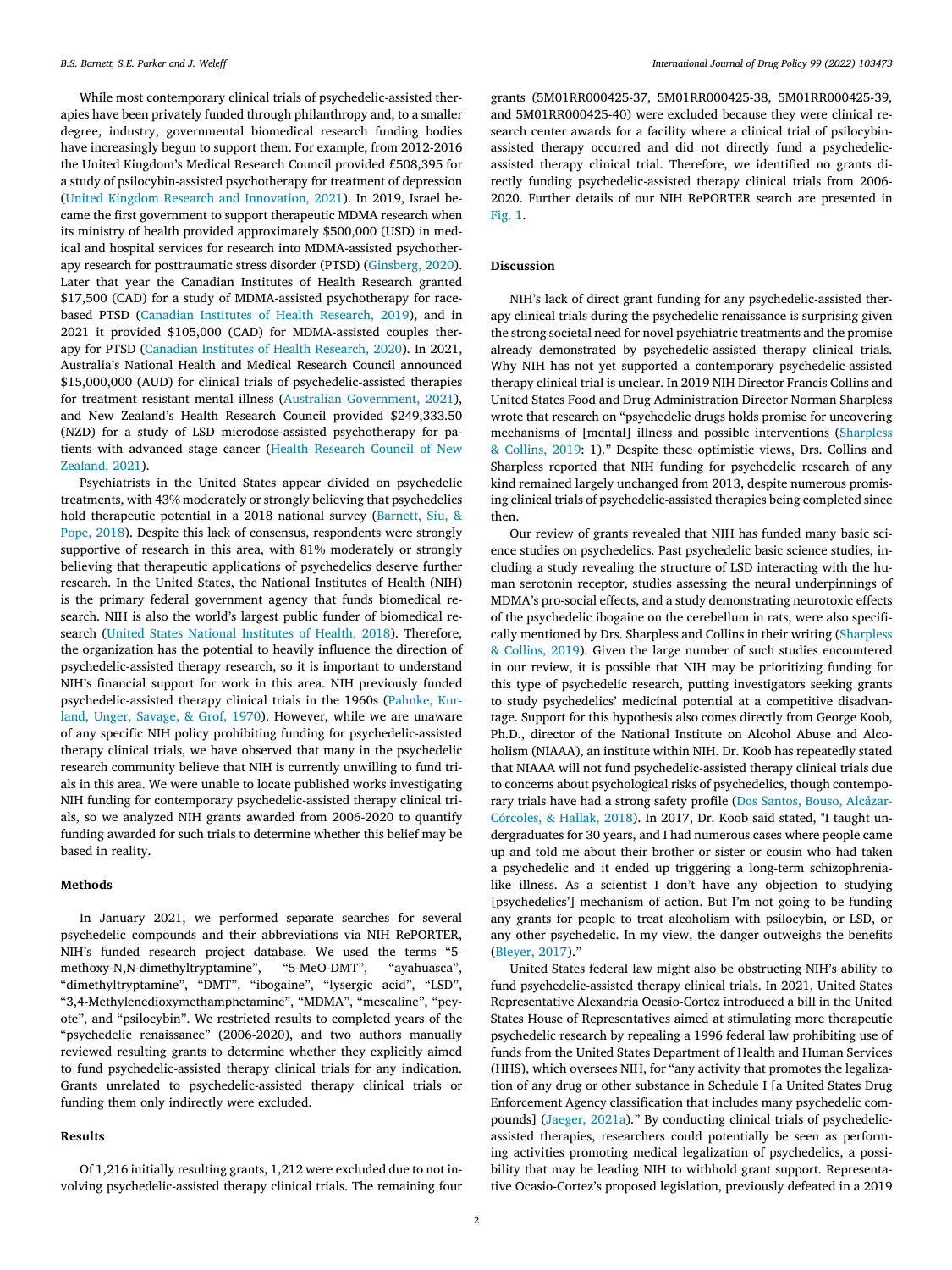<span id="page-2-0"></span>

**Fig. 1.** Summary of search results for NIH grants directly funding clinical trials of psychedelic-assisted therapy for any indication.

vote, was again defeated by a bipartisan vote of 140-285 in July 2021 [\(Jaeger,](#page-3-0) 2021b).

Another possible explanation for our findings is that no investigators or only a few submitted psychedelic-assisted therapy clinical trial grant proposals to NIH during the study period. Because data on rejected NIH grant proposals are not publicly available, we are unable to determine how many, if any, psychedelic-assisted therapy grant proposals have been rejected.

Given NIH's apparent hesitance to enter the psychedelic-assisted therapy clinical trial space, philanthropy has been the primary funder of these trials, though psychedelic-focused philanthropic organizations are unable to support many of the research proposals they receive. Researchers unable to secure philanthropic support for psychedelicassisted therapy clinical trials may have the option of collaborating with industry since psychedelic biotechnology startups, many backed by venture capitalists, have begun conducting such trials recently. However, many investigators, particularly those in academia, are reluctant to do so because of possible conflicts of interest arising from such collaborations. Concerns have also been raised by some within medicinal psychedelic research about safety risks associated with industry's arrival given biotechnology startups' lack of experience conducting clinical trials with such powerful psychoactive compounds. Other concerns about industry's growing role include potential commodification of psychedelic compounds that have long served as traditional medicines and sacraments for indigenous peoples and questions about whether industry will promote equitable access to psychedelic treatments if they are brought to market [\(Love,](#page-3-0) 2021). Given high risk of failure and financial loss, it may also be unlikely for industry to conduct clinical trials of psychedelic-assisted therapies for rare conditions or conditions viewed

as difficult-to-treat such as functional neurologic disorders or personality disorders.

Another potentially serious downside from NIH's lack of support for psychedelic-assisted therapy research stems from the fact that countless academic researchers, including many in the developing world, are solely reliant on NIH funding for their research. NIH's lack of support is a serious hindrance for many academic researchers interested in pursuing this work, since industry may not seek to collaborate with some of them due to considering their areas of research focus unappealing. As a result, NIH's lack of support for this research may leave some academic researchers unable to contribute to the development of psychedelicassisted therapies, potentially meaning overlooked treatments for patients. From a nationalistic perspective, NIH's lack of support may also be putting the United States scientific community at a competitive disadvantage against countries choosing to support this area of rapidly increasing importance.

Recently, it appears that NIH may be reevaluating its approach to medicinal psychedelic research. During a May 2021 Senate budget hearing, Francis Collins told senators that scientists have "begun to realize that [psychedelics] are potential tools for research purposes and might be clinically beneficial [\(Ponieman,](#page-3-0) 2021)." He then went on to state that he had recently spoken with NIH leadership about planning a workshop to reevaluate NIH's role in medicinal psychedelic research. Given the growing evidence of psychedelic-assisted therapy's therapeutic promise and the potential for NIH to catalyze psychedelic-assisted therapy research around the world, this potential reappraisal of NIH's approach to medicinal psychedelic research seems warranted.